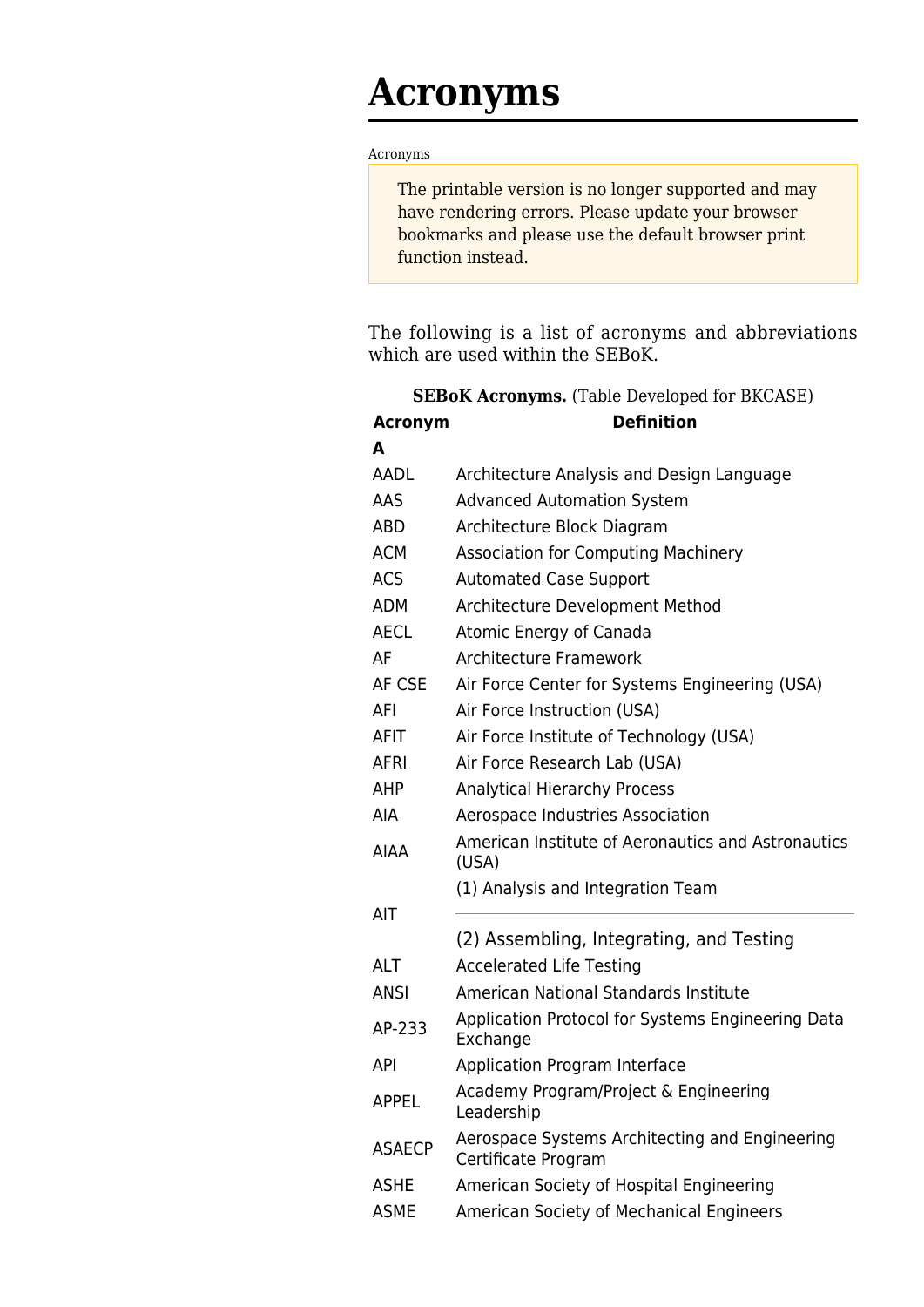| <b>ASQ</b>       | American Society for Quality                                                                     |
|------------------|--------------------------------------------------------------------------------------------------|
| <b>ASTM</b>      | American Society for Testing & Materials                                                         |
| AT&L             | Acquisition, Technology, and Logistics (US DoD)                                                  |
| <b>ATAM</b>      | Architecture Trademark Analysis Method                                                           |
| <b>ATC</b>       | <b>Air Traffic Control</b>                                                                       |
| в                |                                                                                                  |
| B <sub>2</sub> B | <b>Business to Business</b>                                                                      |
| B <sub>2</sub> C | <b>Business to Consumer</b>                                                                      |
| B <sub>2</sub> G | <b>Business to Government</b>                                                                    |
| <b>BCRM</b>      | <b>Business Capability Road Map</b>                                                              |
| <b>BDD</b>       | <b>Block Definition Diagram</b>                                                                  |
| <b>BIM</b>       | <b>Building Information Modeling</b>                                                             |
| <b>BIT</b>       | <b>Built-in Test</b>                                                                             |
| <b>BKCASE</b>    | Body of Knowledge and Curriculum to Advance<br><b>Systems Engineering</b>                        |
| <b>BOK</b>       | Body of Knowledge                                                                                |
|                  | (1) Business Process Modeling                                                                    |
| <b>BPM</b>       |                                                                                                  |
|                  | (2) Business Process Management                                                                  |
| <b>BPMN</b>      | <b>Business Process Modeling Notation</b>                                                        |
| <b>BSI</b>       | <b>British Standards Institution</b>                                                             |
| <b>BSS</b>       | <b>Business Support System</b>                                                                   |
| C                |                                                                                                  |
|                  |                                                                                                  |
| C&A              | <b>Certification and Accreditation</b>                                                           |
| C <sub>2</sub>   | <b>Command and Control</b>                                                                       |
| C4ISR            | Command, Control, Communications, Intelligence,<br>Information, Surveillance, and Reconnaissance |
| <b>CAA</b>       | <b>Certification and Accreditation</b>                                                           |
|                  | (1) Complex Adaptive System                                                                      |
| CAS              |                                                                                                  |
|                  | (2) Collision Avoidance System                                                                   |
| <b>CASE</b>      | <b>Complex Adaptive Systems Engineering</b>                                                      |
| <b>CBK</b>       | Common Body of Knowledge                                                                         |
| <b>CCB</b>       | <b>Change Control Board</b>                                                                      |
| <b>CCR</b>       | <b>Configuration Change Requirement</b>                                                          |
| <b>CDF</b>       | <b>Cumulative Distribution Function</b>                                                          |
| <b>CDR</b>       | <b>Critical Design Review</b>                                                                    |
| <b>CDRL</b>      | Contractor Data Requirements List                                                                |
| <b>CE</b>        | <b>Compromising Emission</b>                                                                     |
| CI               | Continuous Improvement                                                                           |
| <b>CIMOSA</b>    | Computer Integrated Manufacturing Open System<br>Architecture                                    |
| <b>CIO</b>       | <b>Chief Information Officer</b>                                                                 |
| <b>CISSP</b>     | Certified Information Systems Security Professional                                              |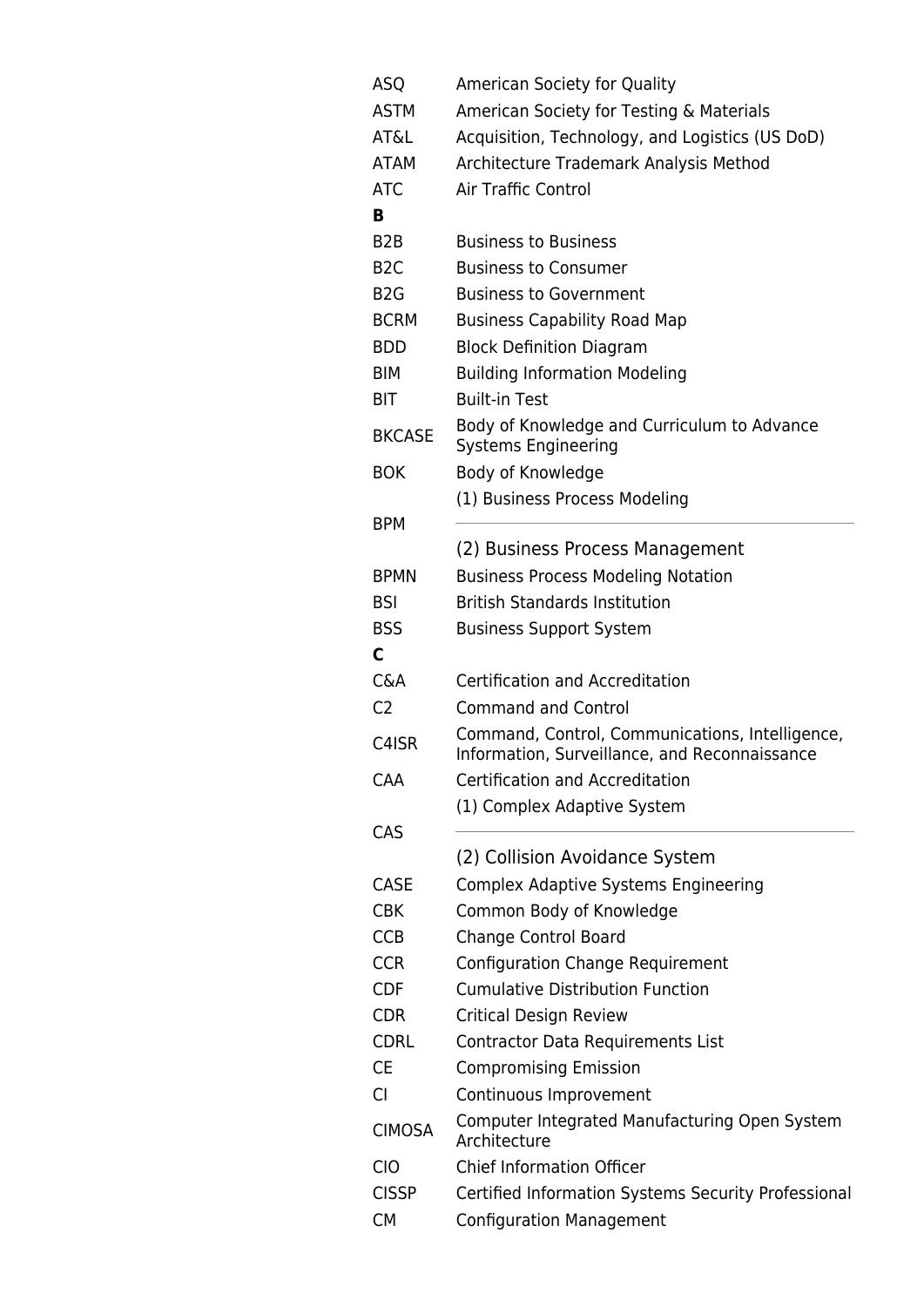| <b>CMM</b>     | <b>Capability Maturity Model</b>                            |
|----------------|-------------------------------------------------------------|
| <b>CMMI</b>    | Capability Maturity Model Integration                       |
| CO             | <b>Contract Officer</b>                                     |
| COCOMO         | <b>Constructive Cost Model</b>                              |
| <b>CONOPS</b>  | <b>Concept of Operations</b>                                |
| <b>CorBoK</b>  | Core Body of Knowledge (see also GRCSE)                     |
|                | <b>COSYSMO Constructive Systems Engineering Cost Model</b>  |
| <b>COTS</b>    | Commercial-off-the-Shelf                                    |
| <b>CPC</b>     | <b>Corrosion Prevention and Control</b>                     |
| <b>CPI</b>     | Continuous Process Improvement                              |
| <b>CRM</b>     | <b>Customer Relationship Management</b>                     |
| <b>CSF</b>     | <b>Critical Success Factor</b>                              |
| <b>CSI</b>     | Continuous Service Improvement                              |
| <b>CST</b>     | <b>Critical Systems Thinking</b>                            |
| D              |                                                             |
| D/C IM         | Design/Construction Interface Manual                        |
| <b>DAU</b>     | Defense Acquisition University (USA)                        |
| <b>DCR</b>     | <b>Design Certification Review</b>                          |
| DE             | Digital Engineering                                         |
| <b>DFD</b>     | Data Flow Diagram                                           |
| <b>DFDD</b>    | <b>DGIWG Feature Data Dictionary</b>                        |
| <b>DFX</b>     | Design for "X"                                              |
| <b>DGWIG</b>   | Defence Geospatial Information Working Group                |
| <b>DHS</b>     | Department of Homeland Security (USA)                       |
| <b>DIA</b>     | Denver International Airport                                |
| <b>DIS</b>     | Distributed Interactive Simulation                          |
| DLA            | Defense Logistics Agency                                    |
| <b>DMADV</b>   | Define, Measure, Analyze, Design, Verify                    |
| <b>DMAIC</b>   | Define, Measure, Analyze, Improve, Control                  |
| <b>DMSMS</b>   | Diminishing Manufacturing Sources and Material<br>Shortages |
| <b>DNA</b>     | Deoxyribonucleic Acid                                       |
| DoD            | Department of Defense (DoD)                                 |
| <b>DoDAF</b>   | Department of Defense Architecture Framework<br>(USA)       |
| <b>DoDD</b>    | Department of Defense Directive (USA)                       |
| DoDI           | Department of Defense Instruction (USA)                     |
| Doj            | Department of Justice (USA)                                 |
| <b>DoT</b>     | Department of Transporation (USA)                           |
| <b>DSM</b>     | Design Structure Matrix                                     |
| <b>DTC</b>     | Design to Cost                                              |
| <b>DTM</b>     | Digital Terrain Model                                       |
| Е              |                                                             |
| <b>E&amp;M</b> | <b>Electrical and Machinery</b>                             |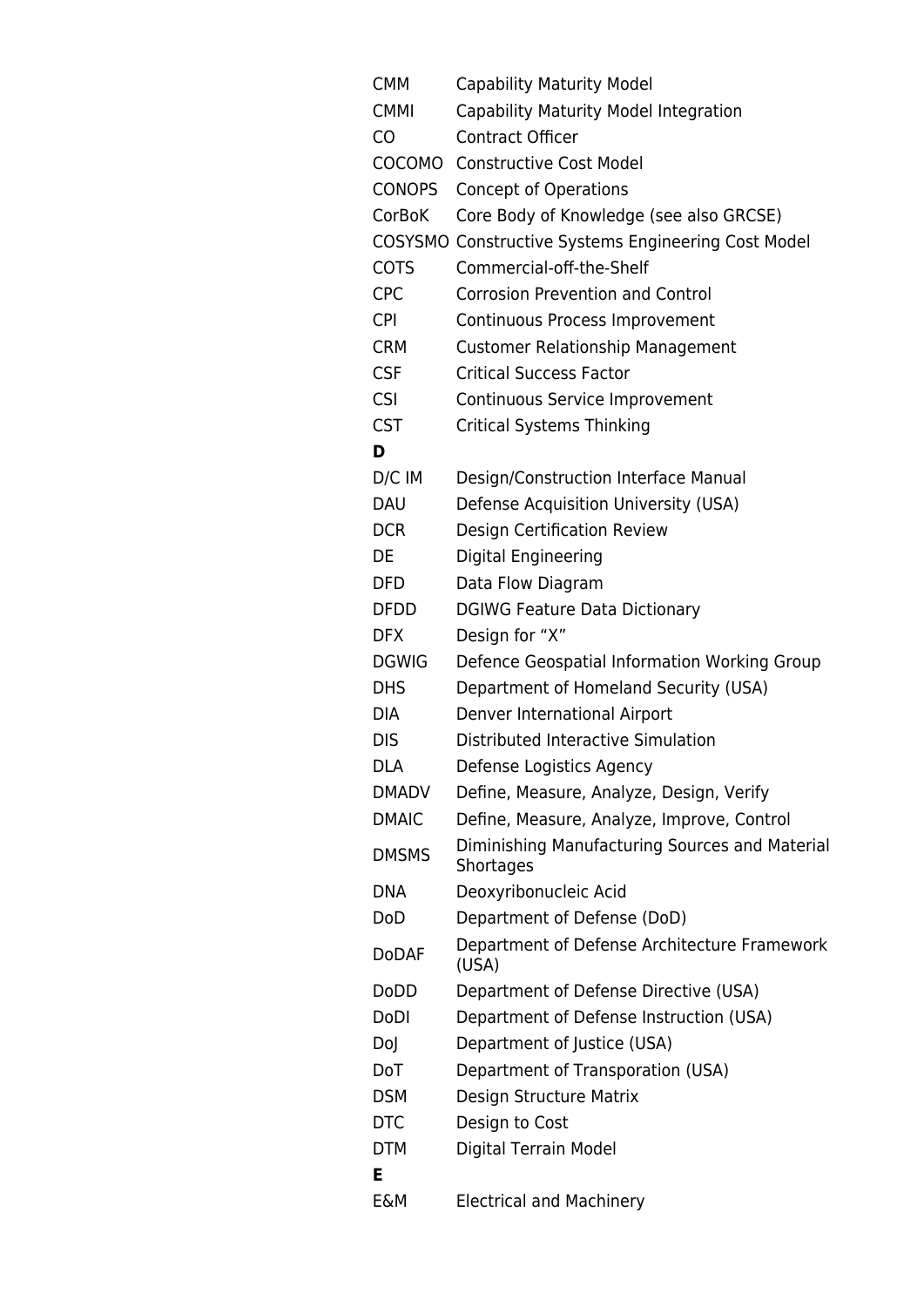| EA               | <b>Enterprise Architecture</b>                         |
|------------------|--------------------------------------------------------|
| EC               | <b>European Commission</b>                             |
| <b>ECP</b>       | <b>Engineering Change Proposal</b>                     |
| <b>ECHA</b>      | <b>European Chemicals Agency</b>                       |
| <b>ECP</b>       | <b>Engineering Change Proposal</b>                     |
| <b>ECR</b>       | <b>Engineering Change Request</b>                      |
| <b>EDP</b>       | <b>Evaluation and Discussion Point</b>                 |
| <b>EE&amp;A</b>  | <b>Enterprise Evaluation and Assessment</b>            |
| <b>EESH</b>      | Energy, Environmental, Safety and Health<br>Management |
| eFFBD            | <b>Enhanced Functional Flow Block Diagram</b>          |
| <b>EIS</b>       | <b>Environmental Impact Statement</b>                  |
| <b>EISA</b>      | Energy Independence and Security Act of 2007<br>(USA)  |
| <b>EM</b>        | <b>Enterprise Modeling</b>                             |
| <b>EMC</b>       | <b>Electromagnetic Capability</b>                      |
| <b>EMI</b>       | Electromagnetic Interference                           |
| <b>EMP</b>       | Electromagnetic Pulse                                  |
| <b>EPA</b>       | <b>Environmental Protection Agency (USA)</b>           |
| ERB              | <b>Engineering Review Board</b>                        |
| <b>ERP</b>       | <b>Enterprise Resource Planning</b>                    |
| ES               | <b>Engineered System</b>                               |
| <b>ESE</b>       | <b>Enterprise Systems Engineering</b>                  |
| e-TOM            | <b>Enhanced-Telecomm Operations Map</b>                |
| F                |                                                        |
| F <sub>3</sub> I | Form, Fit, Function, and Interface                     |
| FAA              | Federal Aviation Administration (USA)                  |
| <b>FAST</b>      | <b>Function Analysis System Technique</b>              |
| <b>FBI</b>       | Federal Bureau of Investigation (USA)                  |
| <b>FCC</b>       | <b>Federal Communications Commission (USA)</b>         |
| <b>FDA</b>       | Food and Drug Administration (USA)                     |
| <b>FDIR</b>      | Failure Detection, Identification, and Recovery        |
| <b>FEAF</b>      | Federal Enterprise Architecture Framework (USA)        |
| <b>FEEP</b>      | Foreign Excess Personal Property                       |
| <b>FFBD</b>      | <b>Functional Flow Block Diagram</b>                   |
| <b>FMEA</b>      | <b>Failure Modes and Effects Analysis</b>              |
| <b>FMECA</b>     | Failure Modes, Effects, and Criticality Analysis       |
| <b>FONSI</b>     | Finding of No Significant Impact                       |
| FoS              | <b>Federation of Systems</b>                           |
| <b>FPMR</b>      | <b>Federal Property Management Regulation</b>          |
| <b>FRACA</b>     | <b>Failure Reporting and Corrective Actions</b>        |
| <b>FRACAS</b>    | Failure Reporting and Corrective Action System         |
| <b>FRP</b>       | <b>Full-Rate Production</b>                            |
| <b>FUML</b>      | Foundational Subset for Executable UML Models          |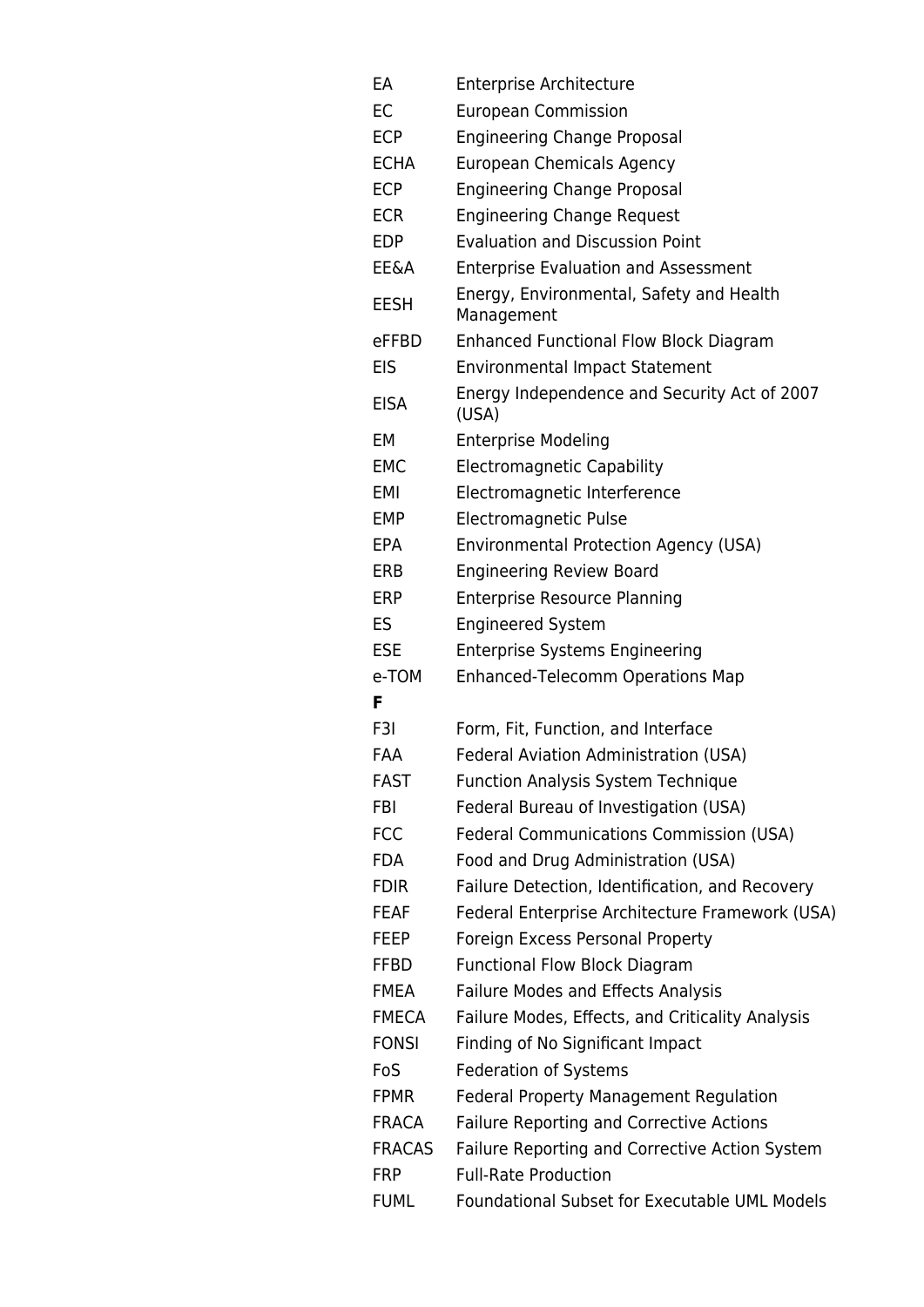| G                |                                                                 |
|------------------|-----------------------------------------------------------------|
| G <sub>2</sub> B | <b>Government to Business</b>                                   |
| G <sub>2</sub> C | Government to Consumer                                          |
| G <sub>2</sub> G | <b>Government to Government</b>                                 |
| <b>GAO</b>       | Government Accountability Office (USA)                          |
| <b>GDP</b>       | <b>Gross Domestic Product</b>                                   |
| <b>GERAM</b>     | Generalize Enterprise Reference Architecture and<br>Methodology |
| <b>GIGO</b>      | Garbage In Garbage Out                                          |
| <b>GGE</b>       | Geospatial/Geodetic Engineering                                 |
| <b>GIS</b>       | Geographic Information System                                   |
| <b>GMDSS</b>     | Global Maritime Distress and Safety System                      |
| <b>GNSS</b>      | <b>Global Navigation Satellite System</b>                       |
| <b>GOTS</b>      | Government-off-the-Shelf                                        |
| <b>GPS</b>       | <b>Global Positioning System</b>                                |
| <b>GQM</b>       | <b>Goal-Question-Metric</b>                                     |
| <b>GRCSE</b>     | Graduate Reference Curriculum for Systems<br>Engineering        |
| <b>GST</b>       | <b>General System Theory</b>                                    |
| н                |                                                                 |
| <b>HAZMAT</b>    | Hazardous Materials                                             |
| HCI              | Human-Computer Interaction                                      |
| <b>HEMP</b>      | High-altitude Electromagnetic Pulse                             |
| <b>HFE</b>       | Human Factors Engineering                                       |
| <b>HLA</b>       | High-Level Architecture                                         |
| HMI              | Human-Machine Interface                                         |
| <b>HNA</b>       | <b>Host Nation Approval</b>                                     |
| <b>HNC</b>       | <b>Host Nation Coordination</b>                                 |
| <b>HRO</b>       | <b>High Reliability Organization</b>                            |
| <b>HSI</b>       | Human Systems Integration                                       |
| <b>HST</b>       | Hubble Space Telescope                                          |
| <b>HWCI</b>      | Hardware Configuration Item                                     |
| <b>HWIL</b>      | Hardware in the Loop                                            |
| L                |                                                                 |
| <b>IBD</b>       | Internal Block Diagram                                          |
| <b>IBM</b>       | <b>International Business Machines</b>                          |
| <b>ICM</b>       | <b>Incremental Commitment Model</b>                             |
| <b>ICSM</b>      | <b>Incremental Commitment Spiral Model</b>                      |
| <b>ICT</b>       | Information and Communications Technology                       |
| <b>IDEF0</b>     | Integration Definition for Functional Modeling                  |
| IE               | Industrial Engineering                                          |
| <b>IEC</b>       | International Electrotechnical Commission                       |
| <b>IEEE</b>      | Institute of Electrical and Electronics Engineers               |
| <b>IETF</b>      | <b>Internet Engineering Task Force</b>                          |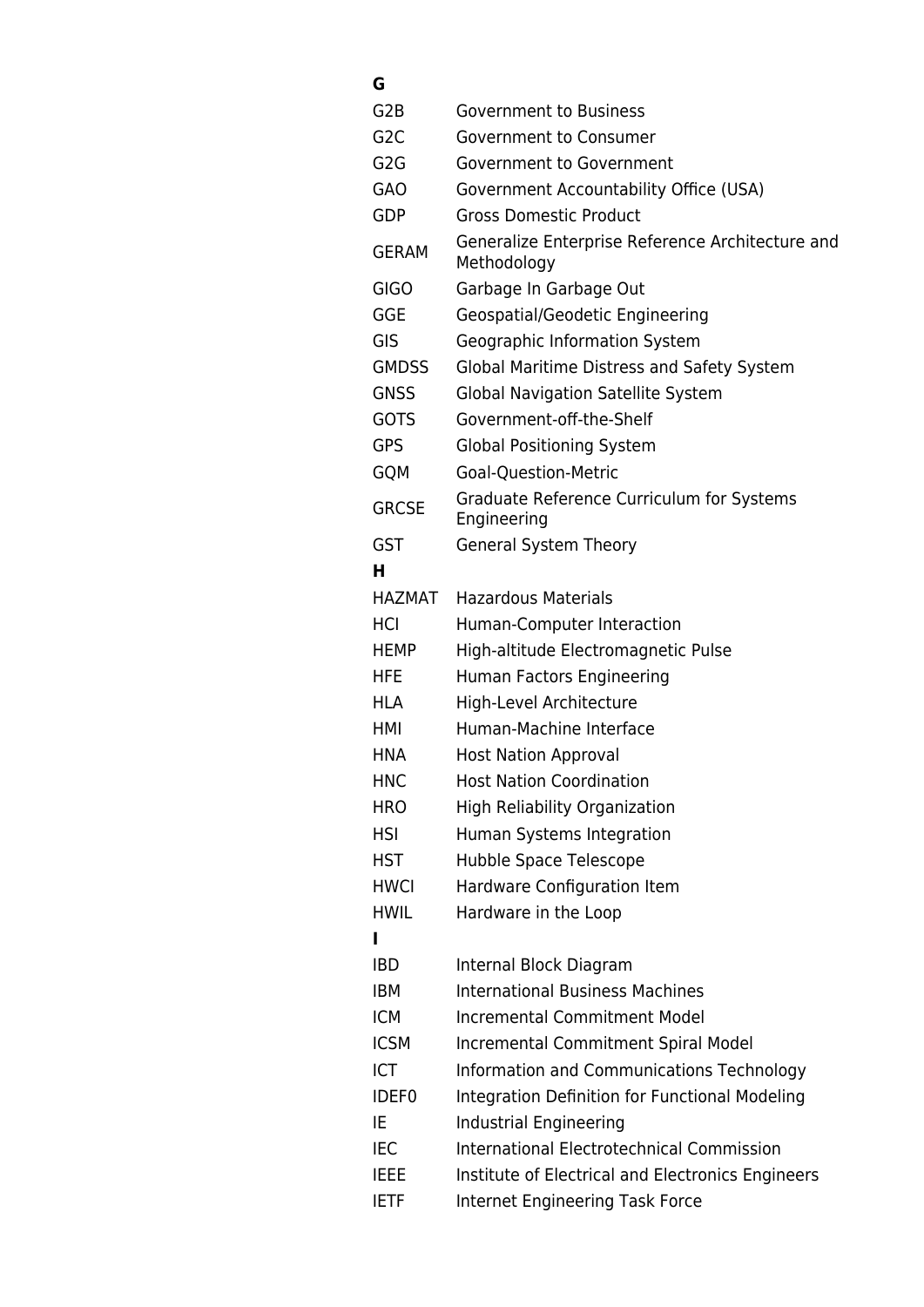| <b>IFSR</b>    | International Federation for Systems Research                             |
|----------------|---------------------------------------------------------------------------|
| <b>IHO</b>     | International Hydrographic Organization                                   |
| <b>IID</b>     | Incremental and Iterative Development                                     |
| <b>ILS</b>     | Integrated Logistics Support                                              |
| IM             | <b>Information Management</b>                                             |
| <b>IMS</b>     | <b>Integrated Master Schedule</b>                                         |
| <b>INCOSE</b>  | International Council on Systems Engineering                              |
| <b>IOC</b>     | Initial Operating Capability                                              |
|                | (1) Internet Protocol                                                     |
| IP             |                                                                           |
|                | (2) Intellectual Property                                                 |
| <b>IPDP</b>    | <b>Integrated Product Development Process</b>                             |
| <b>IPDT</b>    | Integrated Product Development Team                                       |
| <b>IPR</b>     | In-Progress Review                                                        |
| <b>IPS</b>     | <b>Integrated Product Support</b>                                         |
| <b>IPT</b>     | <b>Integrated Product Team</b>                                            |
| IPV6           | <b>Internet Protocol Version 6</b>                                        |
| <b>IRAC</b>    | Interdepartment Radio Advisory Committee                                  |
| <b>IRL</b>     | <b>Integration Readiness Level</b>                                        |
| <b>ISDT</b>    | Integrated Service Development Team                                       |
| <b>ISO</b>     | International Organization for Standardization                            |
| <b>ISOC</b>    | <b>Internet Society</b>                                                   |
| <b>ISP</b>     | Internet Service Provider                                                 |
|                |                                                                           |
|                |                                                                           |
|                | (1) International System Safety Society                                   |
|                | (2) International Society for the Systems                                 |
| <b>ISSS</b>    | <b>Sciences</b>                                                           |
|                |                                                                           |
|                | (3) Initial Sector Suit System                                            |
| IT             | <b>Information Technology</b>                                             |
| <b>ITIL</b>    | Information Technology Infrastructure Library                             |
| <b>ITS</b>     | <b>Intelligent Transportation System</b>                                  |
| <b>ITS-ETO</b> | Intelligent Transport System-Emergency<br><b>Transportation Operation</b> |
| <b>ITSM</b>    | <b>Information Technology Services Management</b>                         |
| <b>ITU</b>     | <b>International Telecommunications Union</b>                             |
| K              |                                                                           |
| <b>KA</b>      | Knowledge Area                                                            |
| <b>KPI</b>     | Key Performance Indicator                                                 |
| <b>KPP</b>     | Key Performance Parameter                                                 |
| <b>KSAA</b>    | Knowledge, Skills, Abilities, and Attitudes                               |
| L              |                                                                           |
| <b>LBS</b>     | <b>Location Based Service</b>                                             |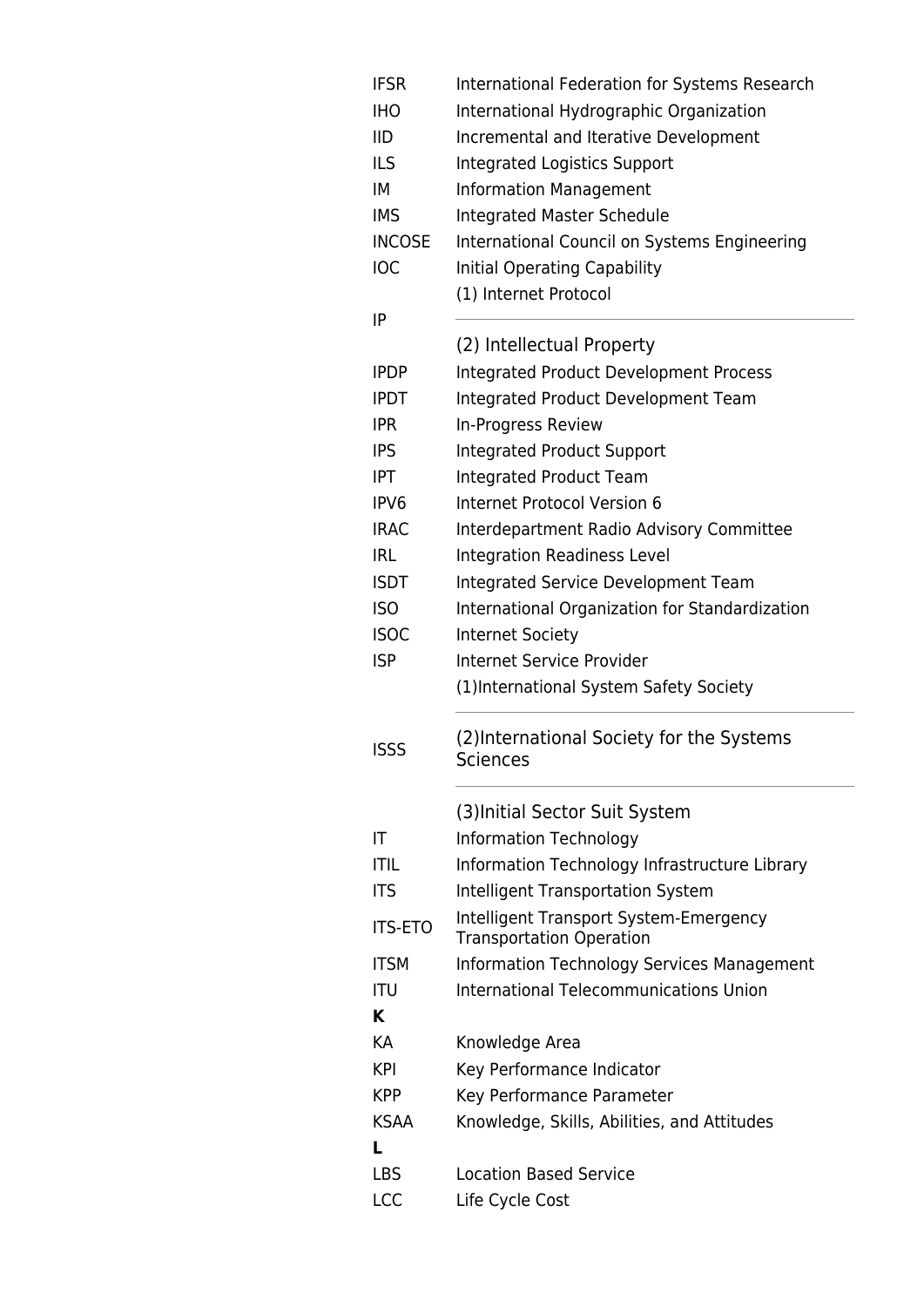| <b>LCM</b>               | Life Cycle Management                                                 |
|--------------------------|-----------------------------------------------------------------------|
| <b>LEfSE</b>             | Lean Enablers for Systems Engineering                                 |
| <b>LORA</b>              | Level of Repair Analysis                                              |
| <b>LRU</b>               | Line Replaceable Unit                                                 |
|                          | (1) Lean Systems Engineering                                          |
| <b>LSE</b>               |                                                                       |
|                          | (2) Lead Systems Engineer                                             |
| <b>LSE WG</b>            | Lean Systems Engineering Working Group<br>(INCOSE)                    |
| м                        |                                                                       |
| MA                       | <b>Mission Analysis</b>                                               |
| <b>MARTE</b>             | Modeling and Analysis for Real-Time and<br><b>Embedded Systems</b>    |
| <b>MBE</b>               | Model-Based Engineering                                               |
| MBRA                     | Model-Based Risk Analysis                                             |
| <b>MBSE</b>              | Model-Based Systems Engineering                                       |
| <b>MCDA</b>              | <b>Multi-Criteria Decision Analysis</b>                               |
| <b>MDA®</b>              | Model-Driven Architecture                                             |
| ME                       | <b>Mission Engineering</b>                                            |
| MIT                      | Massachusetts Institute of Technology                                 |
| <b>MOD</b>               | Ministry of Defence                                                   |
| <b>MODAF</b>             | Ministry of Defence Architecture Framework (UK)                       |
| <b>MOE</b>               | <b>Measure of Effectiveness</b>                                       |
| <b>MOP</b>               | <b>Measure of Performance</b>                                         |
| <b>MOS</b>               | <b>Mean Opinion Score</b>                                             |
| <b>MOSES</b>             | Model Oriented Systems Engineering                                    |
|                          | (1) Methods, Processes, and Tools                                     |
| <b>MPT</b>               |                                                                       |
|                          | (2) Methodologies, Processes, and<br>Technologies                     |
|                          |                                                                       |
| <b>MRAR</b>              | Mishap Risk Assessment Report                                         |
| <b>MRL</b><br><b>MRM</b> | Manufacturing Readiness Level                                         |
| <b>MS</b>                | Manufacturing Resource Management                                     |
| <b>MSA</b>               | Meta-System                                                           |
| <b>MSL</b>               | <b>Measurement System Analysis</b><br>Mean Sea Level                  |
| MSRB                     |                                                                       |
| <b>MSTI</b>              | <b>Management Safety Review Board</b>                                 |
| <b>MTBF</b>              | Miniature Seeker Technology Integration<br>Mean Time Between Failures |
| <b>MTTR</b>              |                                                                       |
| N                        | Mean Time to Repair                                                   |
| <b>NAHB</b>              | National Association of Home Builders                                 |
| <b>NAO</b>               | National Audit Office (UK)                                            |
|                          | National Aeronautics and Space Administration                         |
| <b>NASA</b>              | (USA)                                                                 |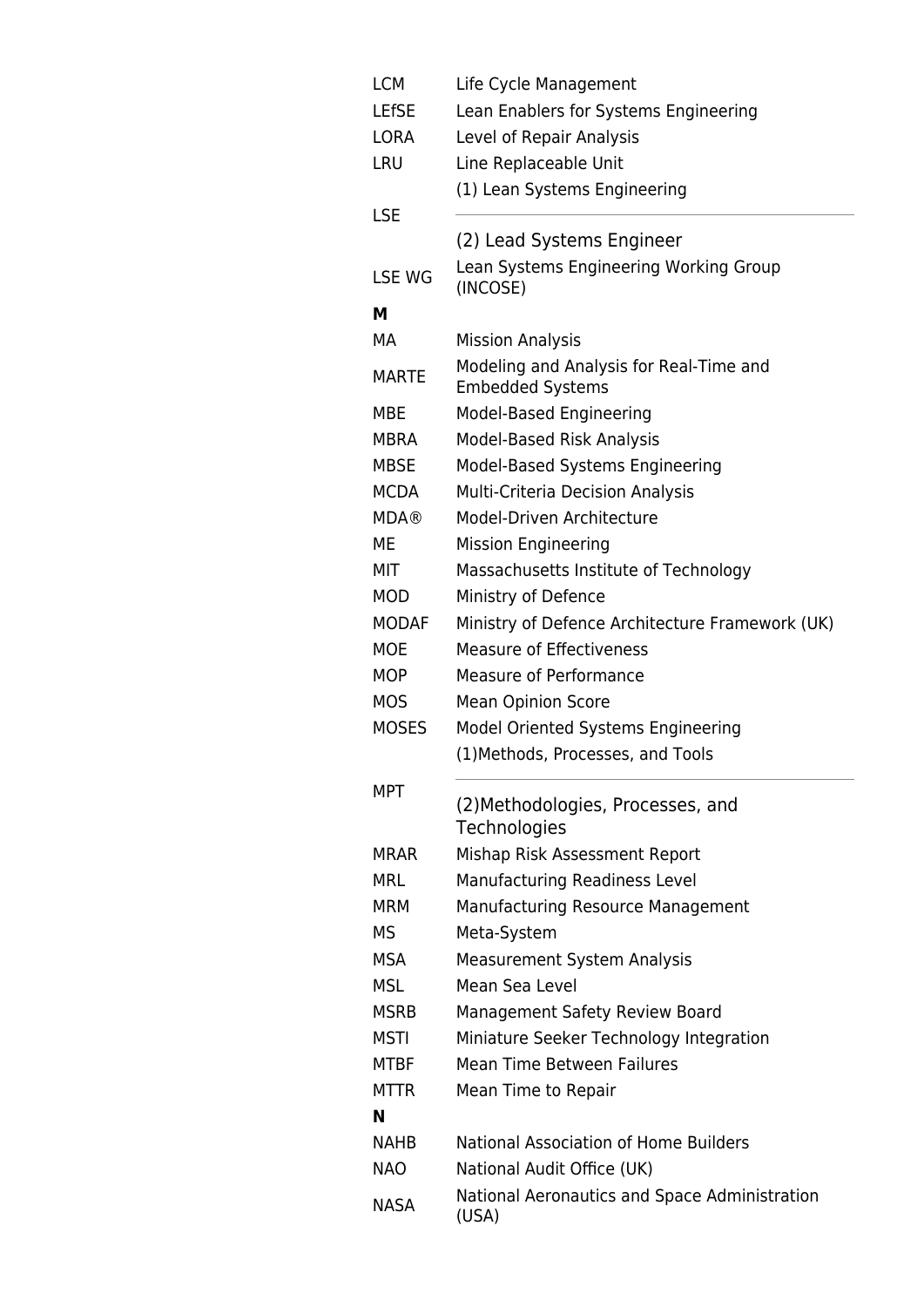| <b>NATO</b>      | North Atlantic Treaty Organization                                                   |
|------------------|--------------------------------------------------------------------------------------|
| <b>NDI</b>       | Non-Developmental Item                                                               |
| <b>NDIA</b>      | National Defense Industrial Association (NDIA)                                       |
| <b>NEPA</b>      | National Environmental Policy Act                                                    |
| <b>NERC</b>      | North American Electric Reliability Corporation                                      |
| <b>NETMA</b>     | NATO Eurofighter and Tornado Management<br>Agency                                    |
| <b>NIST</b>      | National Institute of Standards and Technology<br>(USA)                              |
| <b>NLP</b>       | Neuro-Linguistic Programming                                                         |
| <b>NOAA</b>      | National Oceanographic and Atmospheric Agency                                        |
| <b>NPD</b>       | <b>New Product Development</b>                                                       |
| <b>NPDP</b>      | New Product Development Process                                                      |
| <b>NSA</b>       | <b>National Security Agency</b>                                                      |
| <b>NSD</b>       | New service Development                                                              |
| <b>NSOI</b>      | Narrower System-of-Interest                                                          |
| <b>NSPE</b>      | National Society of Professional Engineers                                           |
| <b>NSTISSI</b>   | National Security Telecommunications Information<br><b>Systems Security Issuance</b> |
| <b>NTIA</b>      | National Telecommunications and Information<br><b>Administration (USA)</b>           |
| O                |                                                                                      |
| <b>O&amp;S</b>   | Operations and Support                                                               |
| <b>OAM&amp;P</b> | Operations, Administration, Management, and<br>provisioning                          |
| <b>OCR</b>       | <b>Operations Commitment Review</b>                                                  |
| <b>OECD</b>      | Organization for Economic Co-Operative<br>Development                                |
| <b>OEM</b>       | Original Equipment Manufacturer                                                      |
|                  | (1) Office of Government Commerce (UK)                                               |
| <b>OGC</b>       |                                                                                      |
|                  | (2) Open Geospatial Consortium                                                       |
| <b>OITL</b>      | Operator in the Loop                                                                 |
| OMC              | Operation/Maintenance/Closeout                                                       |
| <b>OMG</b>       | <b>Object Management Group</b>                                                       |
| <b>OODA</b>      | Observe, Orient, Decide, and Act                                                     |
| <b>OPD</b>       | Object Process Diagram                                                               |
| <b>OPL</b>       | Object Process Language                                                              |
| <b>OPM</b>       | Object Process Methodology                                                           |
| <b>OR</b>        | <b>Operations Research</b>                                                           |
| <b>ORMS</b>      | <b>Operations Research and Management Science</b>                                    |
| <b>OSAT</b>      | <b>On-site Acceptance Test</b>                                                       |
| <b>OSD</b>       | Office of the Secretary of Defense (USA)                                             |
| <b>OSHA</b>      | Occupational Safety and Health Administration<br>(USA)                               |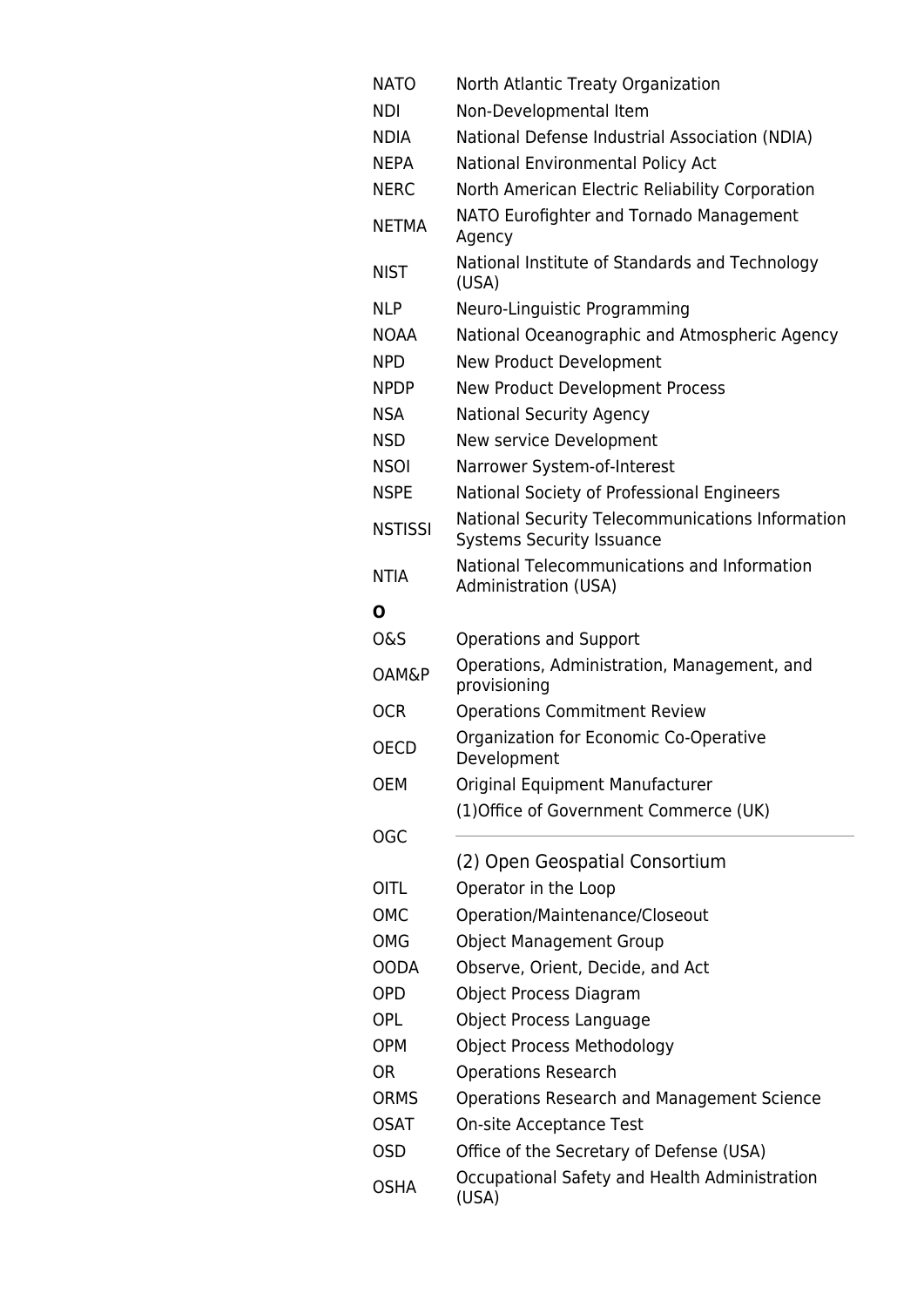| <b>OSM</b>       | Office of Spectrum Management                                           |
|------------------|-------------------------------------------------------------------------|
| <b>OSS</b>       | <b>Operations Support Systems</b>                                       |
| OT&E             | <b>Operational Test and Evaluation</b>                                  |
| <b>OTP</b>       | <b>Operations Technical Plan</b>                                        |
| OWL              | Web Ontology Language                                                   |
| P                |                                                                         |
| <b>P&amp;L</b>   | <b>Profit and Loss</b>                                                  |
| P <sub>3</sub>   | Pre-Planned Production Improvement                                      |
| PaaS             | Platform as a System                                                    |
| <b>PAPL</b>      | Program/Project Approved Parts List                                     |
| <b>PBD</b>       | Physical Block Diagram                                                  |
| <b>PBSE</b>      | Pattern-Based Systems Engineering                                       |
| P-CMM            | People Capability Maturity Mode                                         |
| <b>PD</b>        | <b>Product Development</b>                                              |
| <b>PDCA</b>      | Plan, Do, Check, Act                                                    |
| <b>PDF</b>       | <b>Portable Document Format</b>                                         |
| <b>PDR</b>       | Preliminary Design Review                                               |
| <b>PERA</b>      | Purdue Enterprise Reference Architecture                                |
| <b>PESTEL</b>    | Political, Economic, Social, Technological,<br>Environmental, and Legal |
| <b>PEVQ</b>      | Perceptual Evaluation of Video Quality                                  |
| PfM              | Portfolio Management                                                    |
| <b>PFR</b>       | Problem Failure Report                                                  |
| <b>PHS&amp;T</b> | Packaging, Handling, Storage, and Transportation                        |
|                  | (1) Project Management                                                  |
| <b>PM</b>        |                                                                         |
|                  | (2) Project Manager                                                     |
| PMBOK™           | Project Management Body of Knowledge                                    |
| PM/FI            | Performance Monitoring/Fault Location                                   |
| PMI              | <b>Project Management Institute</b>                                     |
|                  | (1) Project Management Professionals                                    |
| <b>PMP</b>       |                                                                         |
|                  | (2) Project Management Plan                                             |
| <b>PMO</b>       | <b>Project Management Office</b>                                        |
| <b>PMP</b>       | Parts, Materials, and Processes                                         |
| <b>PMPCB</b>     | <b>PMP Control Board</b>                                                |
| <b>PNT</b>       | Positioning, Navigation and Timing                                      |
| <b>POET</b>      | Political, Operational, Economic, and Technical                         |
| <b>POM</b>       | <b>Proof of Manufacture</b>                                             |
| <b>PQMI</b>      | Process Quality Management and Improvement                              |
| <b>PQT</b>       | <b>Production Qualification Testing</b>                                 |
| <b>PRR</b>       | <b>Production Readiness Review</b>                                      |
| <b>PSE</b>       | <b>Product Systems Engineering</b>                                      |
| <b>PSM</b>       | Practical Software and Systems Measurement                              |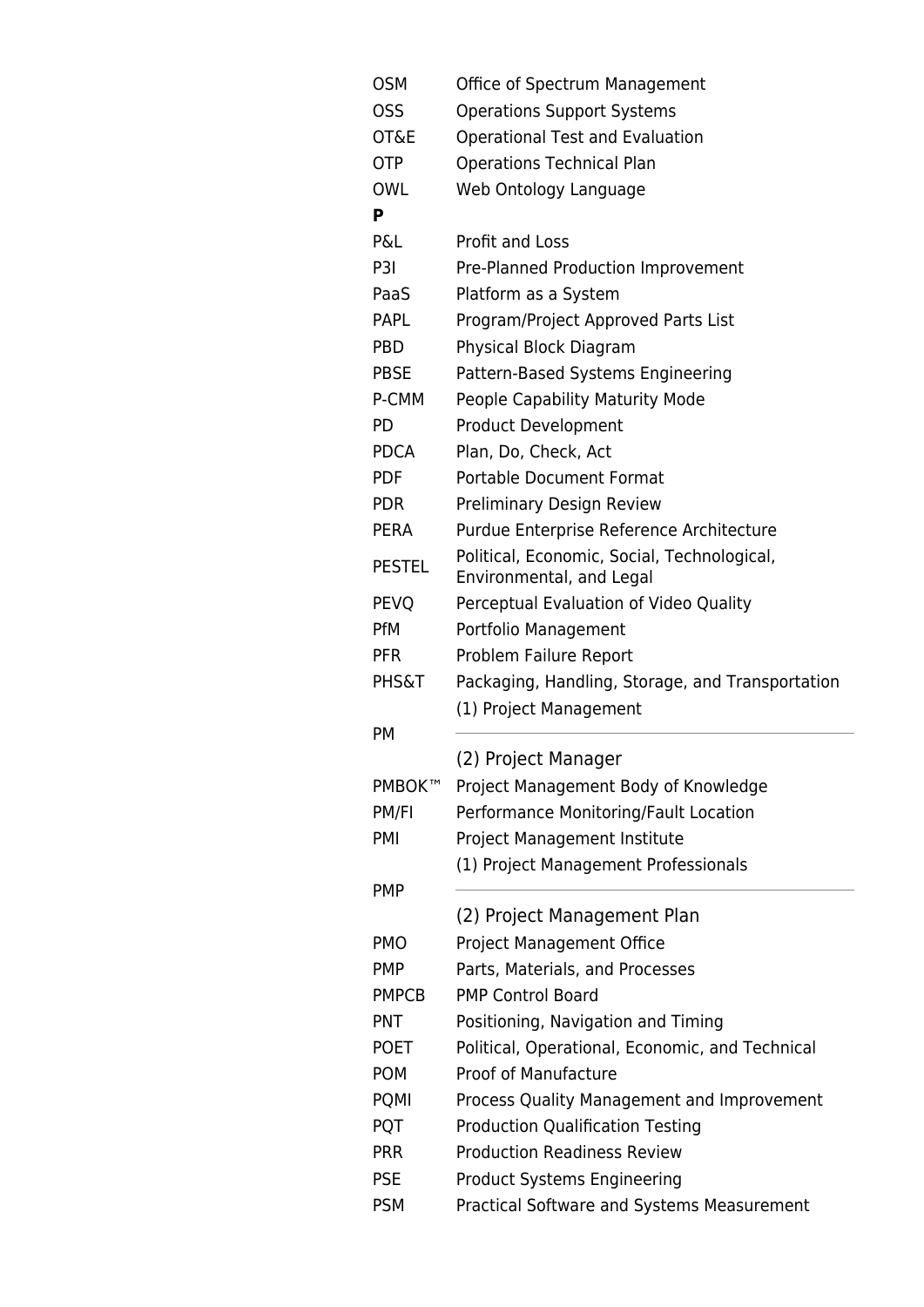| <b>PSQM</b>  | Perceptual Speech Quality Measure                                               |
|--------------|---------------------------------------------------------------------------------|
|              | (1)Product-Service System                                                       |
| <b>PSS</b>   |                                                                                 |
|              | (2) Problem Solution System                                                     |
| PT           | <b>Product Team</b>                                                             |
| <b>PUB</b>   | Public Utilities Board (Singapore)                                              |
| Q            |                                                                                 |
| QAS          | <b>Quality Assurance System</b>                                                 |
| QFD          | <b>Quality Function Deployment</b>                                              |
| QoE          | <b>Quality of Experience</b>                                                    |
| QoS          | Quality of Service                                                              |
| QVT          | <b>Query View Transformations</b>                                               |
| R            |                                                                                 |
| R&D          | <b>Research and Development</b>                                                 |
| R&M          | <b>Reliability and Maintainability</b>                                          |
| RAA          | Responsibility, Authority, and Accountability                                   |
| <b>RACI</b>  | Responsible, Accountable, Consulted, Informed                                   |
| <b>RAM</b>   | Reliability, Availability, and Maintainability                                  |
| <b>RAMS</b>  | Reliability, Availability, Maintainability, and Safety                          |
| <b>RAMSS</b> | Reliability, Availability, Maintainability, Safety, and<br>Security             |
| <b>RARA</b>  | Roles, Authorities, Responsibilities, and<br>Accountabilities                   |
| <b>RB</b>    | Radio-communication Bureau                                                      |
| <b>RBD</b>   | <b>Reliability Block Diagram</b>                                                |
| <b>RCM</b>   | <b>Reliability Centered Maintenance</b>                                         |
| <b>RCRA</b>  | Resource Conservation and Recovery Act (USA)                                    |
| <b>RDF</b>   | <b>Resource Description Framework</b>                                           |
| <b>REA</b>   | Responsible Engineering Authority                                               |
| <b>REACH</b> | Registration, Evaluation, Authorization, and<br><b>Restriction of Chemicals</b> |
| <b>REP</b>   | <b>Risk Element Plan</b>                                                        |
| ReglF        | Requirements Interchange Format                                                 |
| <b>RF</b>    | Radio Frequency                                                                 |
| <b>RFP</b>   | <b>Request For Proposal</b>                                                     |
| <b>RHP</b>   | Risk Handling Plan                                                              |
| <b>RMP</b>   | Risk Management Plan                                                            |
| <b>RMT</b>   | Reliability, Maintenance, and Testability                                       |
| <b>RNT</b>   | <b>Resilient Navigation and Timing</b>                                          |
| <b>RoHS</b>  | Restriction on Hazardous Substances (USA)                                       |
| <b>ROI</b>   | Return on Investment                                                            |
| <b>ROSE</b>  | Risk-Oriented Systems Engineering                                               |
| <b>RR</b>    | Radio Regulations                                                               |
| <b>RRB</b>   | <b>Radio Regulations Board</b>                                                  |
| <b>RSG</b>   | Radio-communication Study Groups                                                |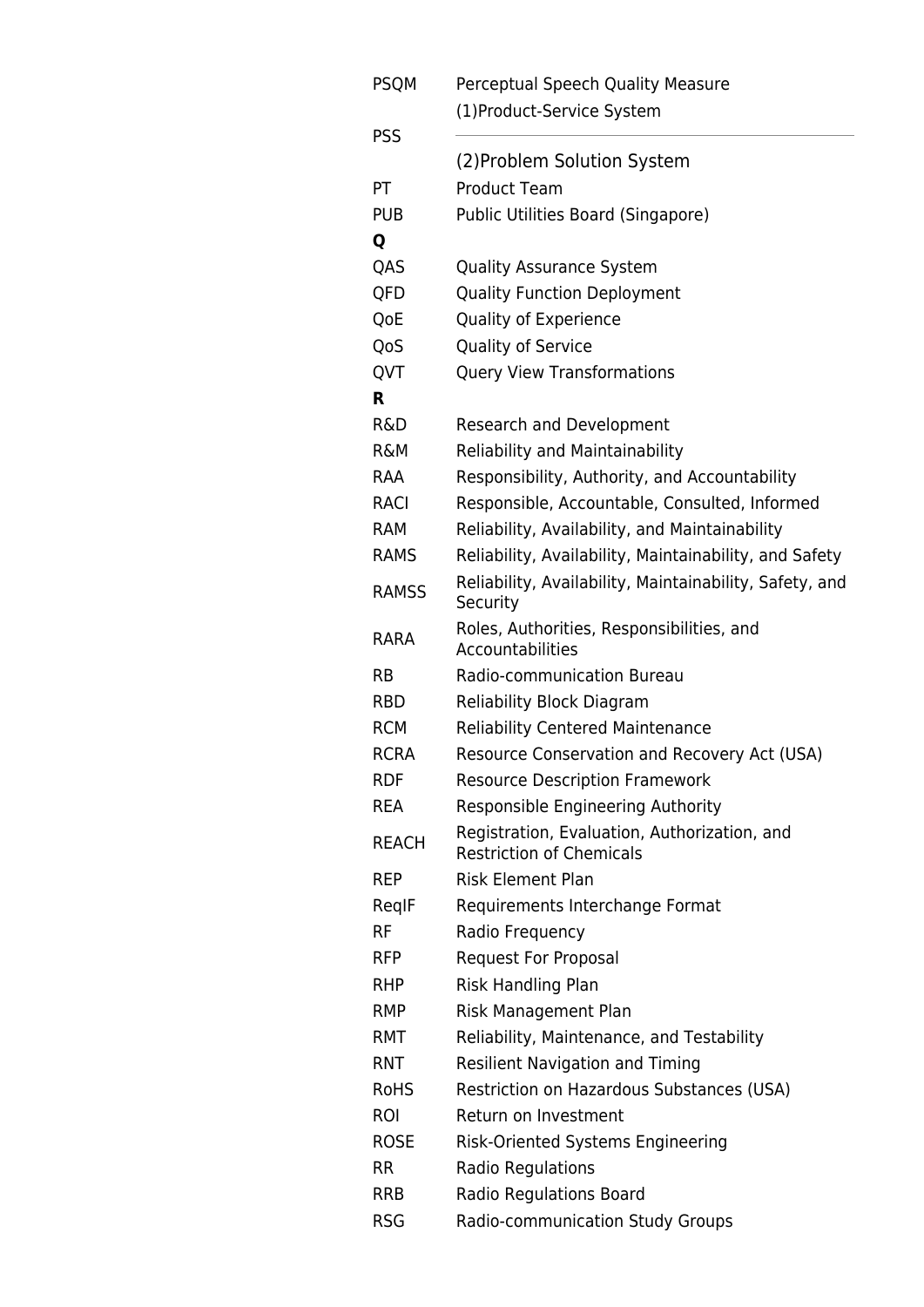| <b>RUP</b>   | <b>Rational Unified Process</b>                           |
|--------------|-----------------------------------------------------------|
| S            |                                                           |
| <b>SaaS</b>  | Software as a Service                                     |
| SADT         | Structured Analysis Design Technique                      |
| <b>SAE</b>   | Society of Automotive Engineers                           |
| <b>SAE</b>   | Society of Automotive Engineers                           |
| <b>SART</b>  | System Analysis & Real Time                               |
| <b>SBA</b>   | Service-Based Application                                 |
| <b>SBD</b>   | Set-Based Design                                          |
| <b>SBS</b>   | System Breakdown Structure                                |
| <b>SCM</b>   | Software Configuration Management                         |
| <b>ScSE</b>  | Service-Centric Systems Engineering                       |
| <b>SD</b>    | <b>Systems Dynamics</b>                                   |
| <b>SDO</b>   | <b>Standards Development Organization</b>                 |
| <b>SDLC</b>  | Service Development Life Cycle                            |
| <b>SDP</b>   | <b>Service Design Process</b>                             |
| <b>SE</b>    | <b>Systems Engineering</b>                                |
| <b>SEAC</b>  | Systems Engineering Assessment and Control                |
| <b>SEBoK</b> | Systems Engineering Body of Knowledge                     |
| <b>SeCSE</b> | Service Centric Systems Engineering                       |
| <b>SEI</b>   | Software Engineering Institute                            |
| <b>SEIT</b>  | Systems Engineering and Integration Team                  |
| <b>SEM</b>   | <b>Systems Engineering Management</b>                     |
| <b>SEMP</b>  | Systems Engineering Management Plan                       |
| <b>SEP</b>   | <b>Systems Engineering Plan</b>                           |
| <b>SFR</b>   | <b>System Functional Review</b>                           |
| <b>SGIP</b>  | <b>Smart Grid Interoperability Panel</b>                  |
| <b>SIS</b>   | Software-Intensive System                                 |
| <b>SKLTS</b> | Standard Korean Light Transit System                      |
| <b>SLA</b>   | Service Level Agreement                                   |
| <b>SLDC</b>  | Services Development Life Cycle                           |
| <b>SLE</b>   | Service Life Extension                                    |
| <b>SLEP</b>  | Service Life Extension Program                            |
| <b>SLM</b>   | Service Level Management                                  |
| <b>SLOC</b>  | Source Lines of Code                                      |
| <b>SLR</b>   | Service Level Requirement                                 |
| <b>SMC</b>   | Systems, Man, and Cybernetics                             |
| <b>SOA</b>   | Service Oriented Architecture                             |
| SOAD         | Service Oriented Analysis and Design/Decision<br>Modeling |
| Sol          | System-of-Interest                                        |
| SOMA         | Service Oriented Modeling and Architectures               |
| <b>SOLE</b>  | Society of Logistics Engineers                            |
| SOMA         | Service Oriented Modeling and Architecture                |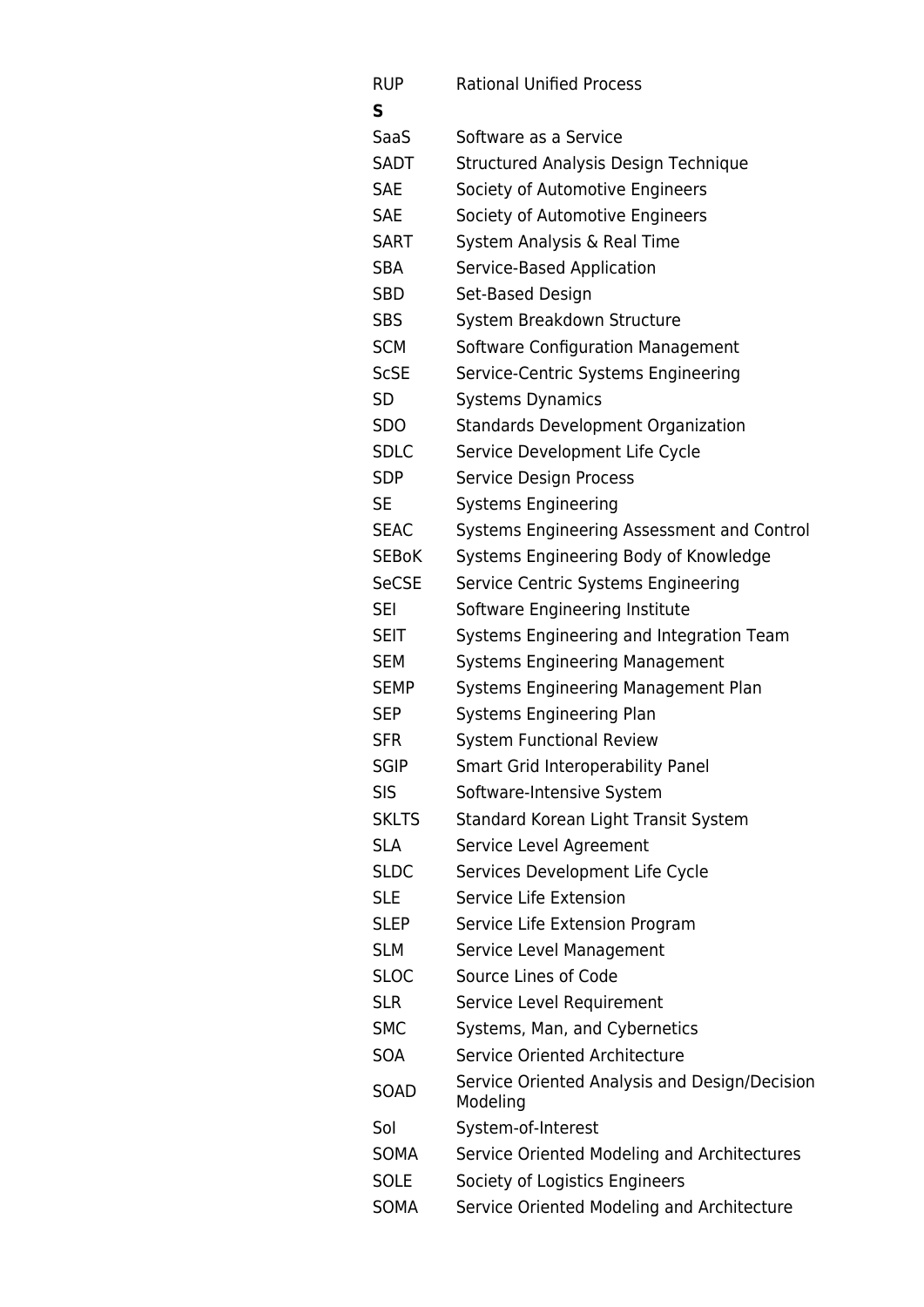| <b>SOO</b>    | <b>Statement of Objectives</b>                                                                    |
|---------------|---------------------------------------------------------------------------------------------------|
| SOP           | <b>Service Operations Plan</b>                                                                    |
| SoS           | System of Systems                                                                                 |
| <b>SoSE</b>   | System of Systems Engineering                                                                     |
| <b>SOSM</b>   | Systems of Systems Methodology                                                                    |
| SOW           | <b>Statement of Work</b>                                                                          |
| <b>SPAC</b>   | Spectrum Planning and Policy Advisory Committee                                                   |
| <b>SPC</b>    | <b>Statistical Process Control</b>                                                                |
| <b>SPM</b>    | Service Performance Measure                                                                       |
| <b>SRA</b>    | Strategic Rail Authority (UK)                                                                     |
| <b>SRD</b>    | Service Requirements Document                                                                     |
| <b>SRL</b>    | System Readiness Level                                                                            |
| <b>SRR</b>    | <b>System Requirements Review</b>                                                                 |
| <b>SSDP</b>   | Service Systems Development Process                                                               |
|               | (1) Service Systems Engineering                                                                   |
| <b>SSE</b>    |                                                                                                   |
|               | (2) Security Systems Engineering                                                                  |
| <b>SSEMP</b>  | System Security Engineering Management Plan                                                       |
| <b>SSM</b>    | Soft Systems Methodology                                                                          |
| <b>SSME</b>   | Service System Management and Engineering                                                         |
|               | (1) Source Selection Plan                                                                         |
| <b>SSP</b>    |                                                                                                   |
|               | (2) System Security Plan                                                                          |
| <b>SSPP</b>   | System Safety Program Plan                                                                        |
| SSS           | <b>Service Support Systems</b>                                                                    |
| <b>STAMP</b>  | System-Theoretic Accident Model and Processes                                                     |
|               | STEEPLED Social, Technical, Economic, Environmental,<br>Political, Legal, Ethical and Demographic |
| <b>STI</b>    |                                                                                                   |
|               | Science, Technology, and Industry Forum                                                           |
| <b>STP</b>    | <b>Strategic Technical Planning</b>                                                               |
| <b>SVR</b>    | <b>System Verification Review</b>                                                                 |
| <b>SWCI</b>   | Software Configuration Item                                                                       |
| <b>SwE</b>    | Software Engineering                                                                              |
| <b>SWEBOK</b> | Software Engineering Body of Knowledge                                                            |
| <b>SWG</b>    | <b>Safety Working Group</b>                                                                       |
| <b>SWIL</b>   | Software in the Loop                                                                              |
| <b>SWOT</b>   | Strengths, Weaknesses, Opportunities, and Threats<br>Analysis                                     |
| <b>SwSE</b>   | Software Systems Engineering                                                                      |
| SysML         | Systems Modeling Language                                                                         |
| т             |                                                                                                   |
| <b>TCSE</b>   | <b>Telecommunication Systems Engineering</b>                                                      |
| <b>TM</b>     | <b>Technical Management</b>                                                                       |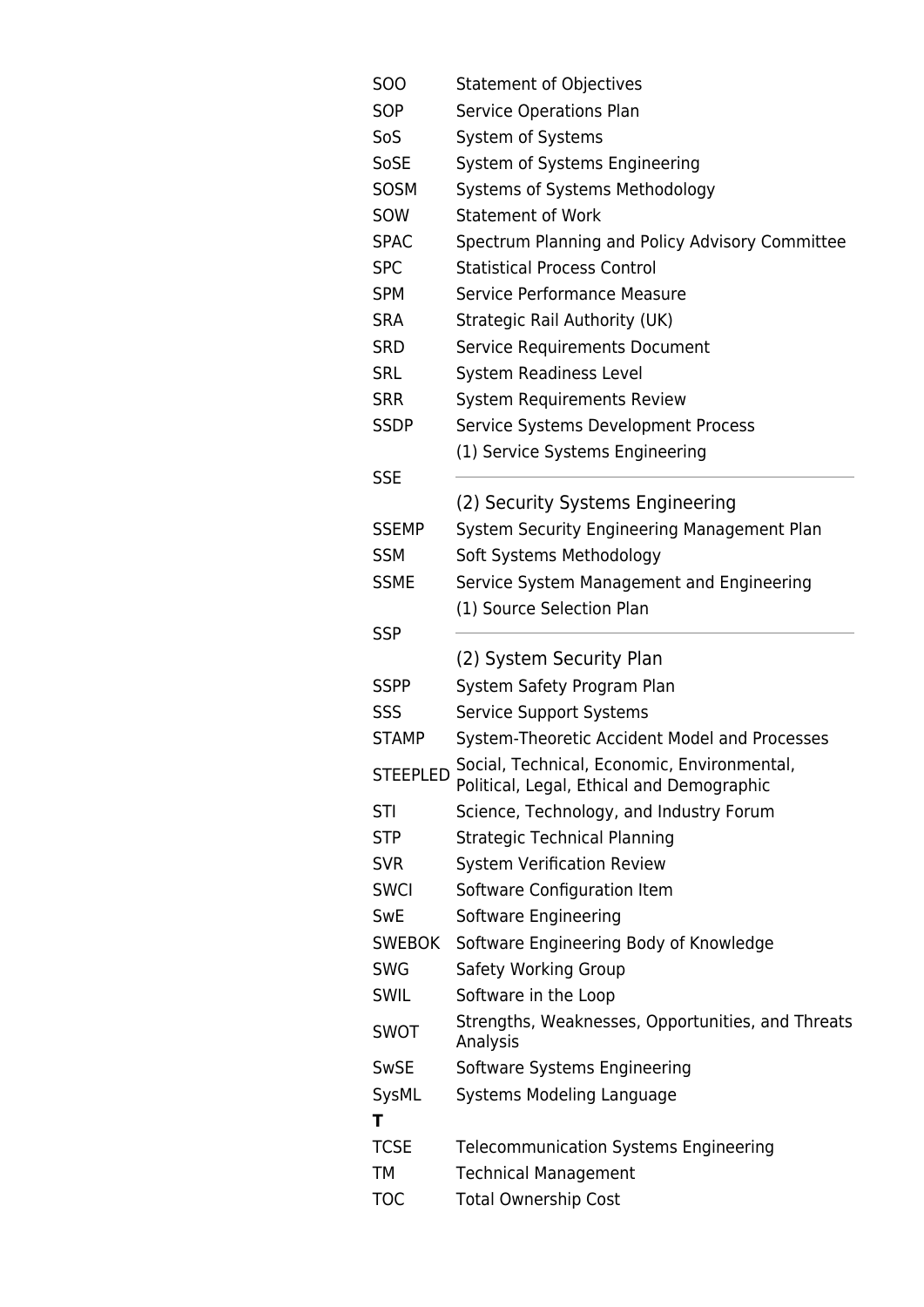| <b>TOGAF</b>   | The Open Group Architecture Framework                        |
|----------------|--------------------------------------------------------------|
| <b>TOVE</b>    | Toronto Virtual Enterprise (Canada)                          |
| <b>TPM</b>     | <b>Technical Performance Measure</b>                         |
| <b>TPS</b>     | <b>Toyota Production System</b>                              |
| TQM            | <b>Total Quality Management</b>                              |
| <b>TRL</b>     | <b>Technology Readiness Level</b>                            |
| <b>TRR</b>     | <b>Technical Readiness Review</b>                            |
| <b>TSE</b>     | <b>Traditional Systems Engineering</b>                       |
| <b>TSI</b>     | <b>Total Systems Intervention</b>                            |
| TSP            | Technology and Standards Planning                            |
| U              |                                                              |
| UC             | Use Case                                                     |
| UK             | United Kingdom                                               |
| UL             | <b>Underwriters Laboratory</b>                               |
| <b>UML</b>     | Unified Modeling Language                                    |
| <b>UN</b>      | <b>United Nations</b>                                        |
| <b>UPDM</b>    | Unified Profile for DoDAF and MODAF                          |
| US             | <b>United States</b>                                         |
| <b>USAF</b>    | <b>United States Air Force</b>                               |
| <b>USB</b>     | <b>Universal Serial Bus</b>                                  |
| V              |                                                              |
| <b>V&amp;V</b> | <b>Verification and Validation</b>                           |
| <b>VCF</b>     | <b>Virtual Case File</b>                                     |
| <b>VERAM</b>   | Virtual Enterprise Reference Architecture and<br>Methodology |
| <b>VHDL</b>    | <b>VHSIC Hardware Description Language</b>                   |
| <b>VHSIC</b>   | Very-High-Speed Integration Circuit                          |
| VIN            | <b>Vehicle Identification Number</b>                         |
| W              |                                                              |
| <b>WBS</b>     | Work Breakdown Structure                                     |
| <b>WCML</b>    | West Coast Main Line (UK)                                    |
| <b>WCRM</b>    | <b>West Coast Route Modernisation (UK)</b>                   |
| <b>WIP</b>     | Work in Progress                                             |
| WGS84          | World Geodetic System 1984                                   |
| <b>WMO</b>     | World Meteorological Organization                            |
| <b>WRC</b>     | <b>World Radio-communication Conference</b>                  |
| <b>WS</b>      | Web Services 2.0                                             |
| <b>WSOI</b>    | Wider System-of-Interest                                     |
| <b>WS-PBEL</b> | <b>Web Services Business Process Execution</b><br>Language   |
| WWII           | World War II                                                 |
| <b>WWW</b>     | World Wide Web                                               |
| X              |                                                              |
| XMI            | XML Metadata Interchange                                     |